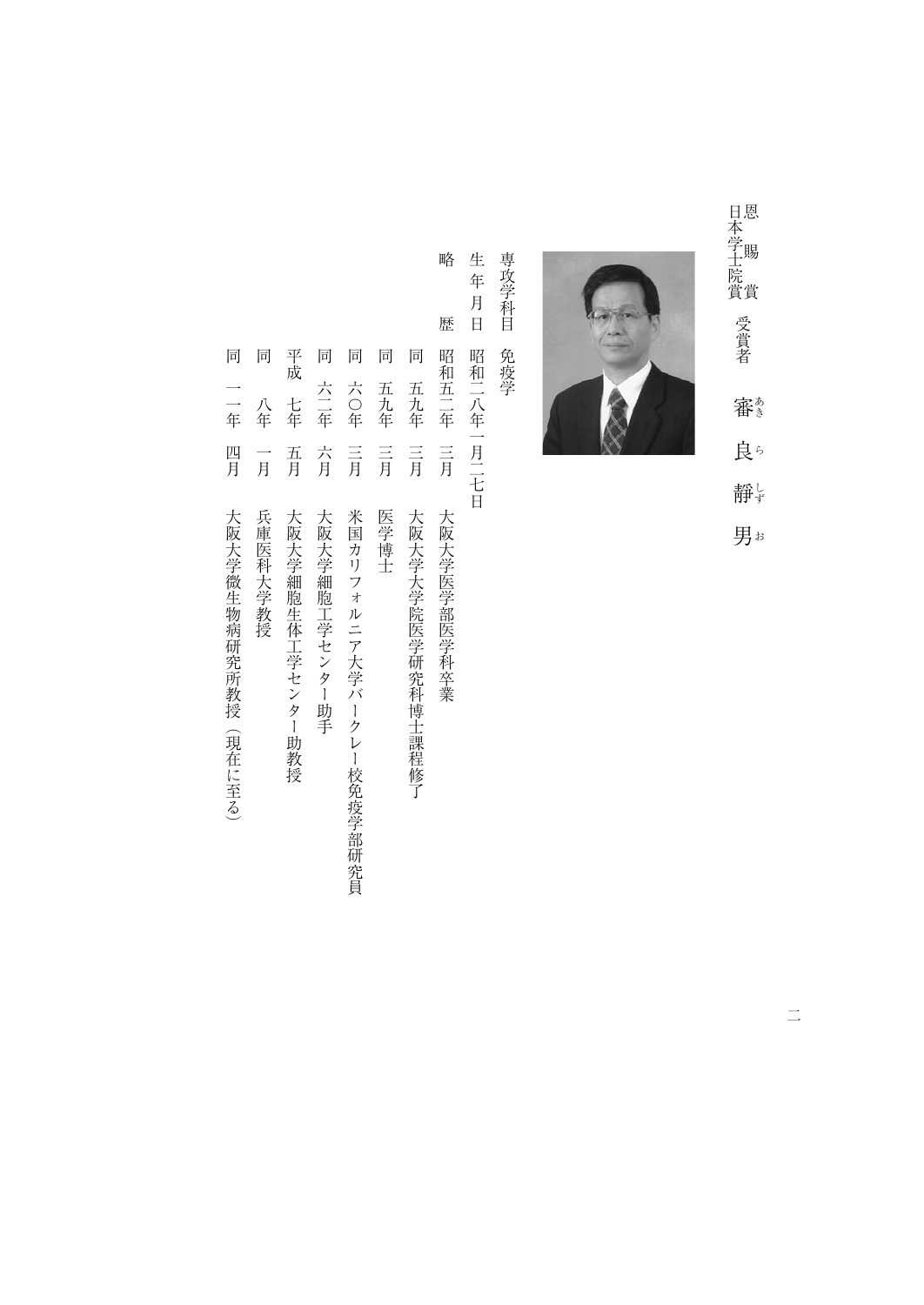| 病原体認識とシグナル伝達」<br>に対する授                   |
|------------------------------------------|
| 賞審査要旨                                    |
| 免疫系は大きく自然免疫と獲得免疫に分けられる。<br>獲得免疫は、        |
| T細胞やB細胞においてDNA 再構成という手段で、<br>無限といえる      |
| 多様性をもった受容体が形成され、病原体、外来異物、<br>非自己成分       |
| を認識するシステムであり、脊椎動物に特異的に認められる。一方、          |
| 自然免疫は下等動物から高等動物すべてにあまねく存在するシステ           |
| ムで、これまで非特異的免疫とも呼ばれ単に食細胞による病原体の           |
| 貪食・処理にかかわるものと考えられてきた。しかし、最近 Toll-        |
| like receptors(TLRs)の発見、機能解析を通じて自然免疫が極めて |
| 特異的に病原体と自己を区別しうることが明らかとなってきた。            |
| TLR<br>の研究は、一九九六年に獲得免疫を持たないショウジョウバ       |
| エの研究から Toll 受容体が真菌に対する感染防御に極めて重要な        |
| 役割を果たしていることをフランスの Hoffmam らが明らかにした       |
| ことに端を発する。翌年、米国の Janeway のグループは、Toll のヒ   |
| トホモローグ(human Toll; TLR 4)の存在を、一九九八年末には   |

を通じて、自然免疫にも病原体の侵入を直接感知する受容体が存在 している。上記に述べたように、TLRの発見およびその機能解析 体にともに存在する分子も TLR の認識分子となりうることを示し 認識されているという概念を大きく変え、核酸のような宿主と病原 た、従来まで病原体に特異的に存在する分子だけが TLR によって TLR がウイルスの認識にも関わることの最初の証明となった。ま この発見は、このときまで細菌認識だけに関わると考えられていた え、その臨床応用にさらなる拍車をかける結果となっている。また、 アレルギー疾患治療に対する核酸製剤の臨床応用に理論的基盤を与 成立に重要な役割を果たすことを証明するとともに、癌免疫療法や る。この発見は、TLRを介する自然免疫の活性化が、獲得免疫の RNA,しての役割を決定づけるとともに、そのシグナル伝達経路の全貌を 認識するかを明らかにし、TLR ファミリーの病原体認識受容体と の作製を通じて、それぞれの TLR がどのような病原体構成成分を した。審良氏は、一二種類存在する TLR の各ノックアウトマウス そのことには、自然保険の侵入を直接の侵入を直接の侵入を直接の侵入を直接の侵入を直接の侵入を直接の侵入を直接の侵入を直接の侵入を直接の侵入を直接の侵入を直接の侵入を直接の侵入を直接の侵入を直接の侵入を直 している。上記に述べたように、た。これは、後の体にともに存在する分子も認識されているという概念を大きく変え、核酸のような宿主と病原 たちに しゅうしゅう しゅうしゅう あいしゅう しゅうしゅう しゅうしゅう しゅうしゅう しゅうしゅう しゅうしゅう しゅうしゅう しゅうしゅう しゅうしゅう しゅうしゅう しゅうしゅう このときまで、このときまで細菌認識があります。このときまで細菌認識があります。 え、その臨床応用にさらなる拍車をかける結果となっている。また、 アレルギー きょうしゅう あいしゅう あいしゅう あいしゅう あいしゅう あいしゅう あいしゅう あいしゅう あいしゅう あいしゅう あいしゅう あいしゅう あいしゅう あいしゅう あいしゅう あいしゅう あいしゅう あいしゅう のことを エストライン こうしゅう こうしゅう こうしゅう こうしゅう こうしゅう こうしゅう こうしゅう こうしゅう こうしゅう こうしゅう こうしゅう こうしゅう る。この発見は、世界に先駆け解明した。特に、審良氏によるしていると、そのシグナル伝達を決定しているとともに、そのシグナル伝達を決定しているとともに、そのシグナル伝達を決定していると、そのシグナル伝達を決定していると、そのシグナル伝達を決定していると、そのシ このような かいしょう かいしょう しゅうかん しゅうかん かんきょう かんきょう かんきょう かんきょう かんきょう かんきょう かんきょう かんきょう かんきょう かんきょう かんきょう かんきょう かんきょう かんきょう の作製を通じて、それぞれのした。 しんしゃ しんしゅう しゅうしゅう しゅうしゅう しゅうしゅう しゅうしゅう しゅうしゅう しゅうしゅう しゅうしゅう しゅうしゅう しゅうしゅう しゅうしゅう しゅうしゅう しゅうしゅう しゅうしゅう 子の探索から米国の DNA がウイルスの認識にも関わることの最初の証明となった。ま Beutler をそれぞれ認識するという発見は、高い評価を得てい TLR 4 らは、リポ多糖(TLRがグラム陰性菌の7, 9 そのような こうしゃ こうしゅう こうしゅう こうしゅう こうしゅう こうしゅう こうしゅう こうしゅう こうしゅう こうしゅう こうしゅう こうしゅう こうしゅう の自分の関与の研究を提供することがある。 こうしゃ あいしゃ しゅうしゅう しゅうしゅう しゅうしゅう しゅうしゅう しゅうしゅう しゅうしゅう しゅうしゅう しゅうしゅう LPSファミリーの病院の病院の病院の病院の病院の病院の病院により、 スコール・コンピューター の認識分子となりうることを示し からは はんこう こうこうかん こうしょう こうこうかん かんこうかん かんこうかん かんこうかん かんこうかん かんこうかん かんこうかん かんこうかん かんこうかん )低応答性マウスの原因遺伝 LPS の発見 かいしょう こうしょう あいしょう その他には、その他には、その他には、その他には、その他には、その他には、その他には、その他には、その他には、その他には、その他には、その他には、その他には、その他には、その他には、その他には、その他に TLR7, 9 こうしょう こうしょう

一六 一六

エスト・エスト こうしゅうしゅ しゅうしゅう しゅうしゅう しゅうしゅう しゅうしゅう しゅうしゅう しゅうしゅう しゅうしゅう しゅうしゅう しゅうしゅう しゅうしゅう しゅうしゅう しゅうしゅう

医学博士審良靜男氏の「自然免疫による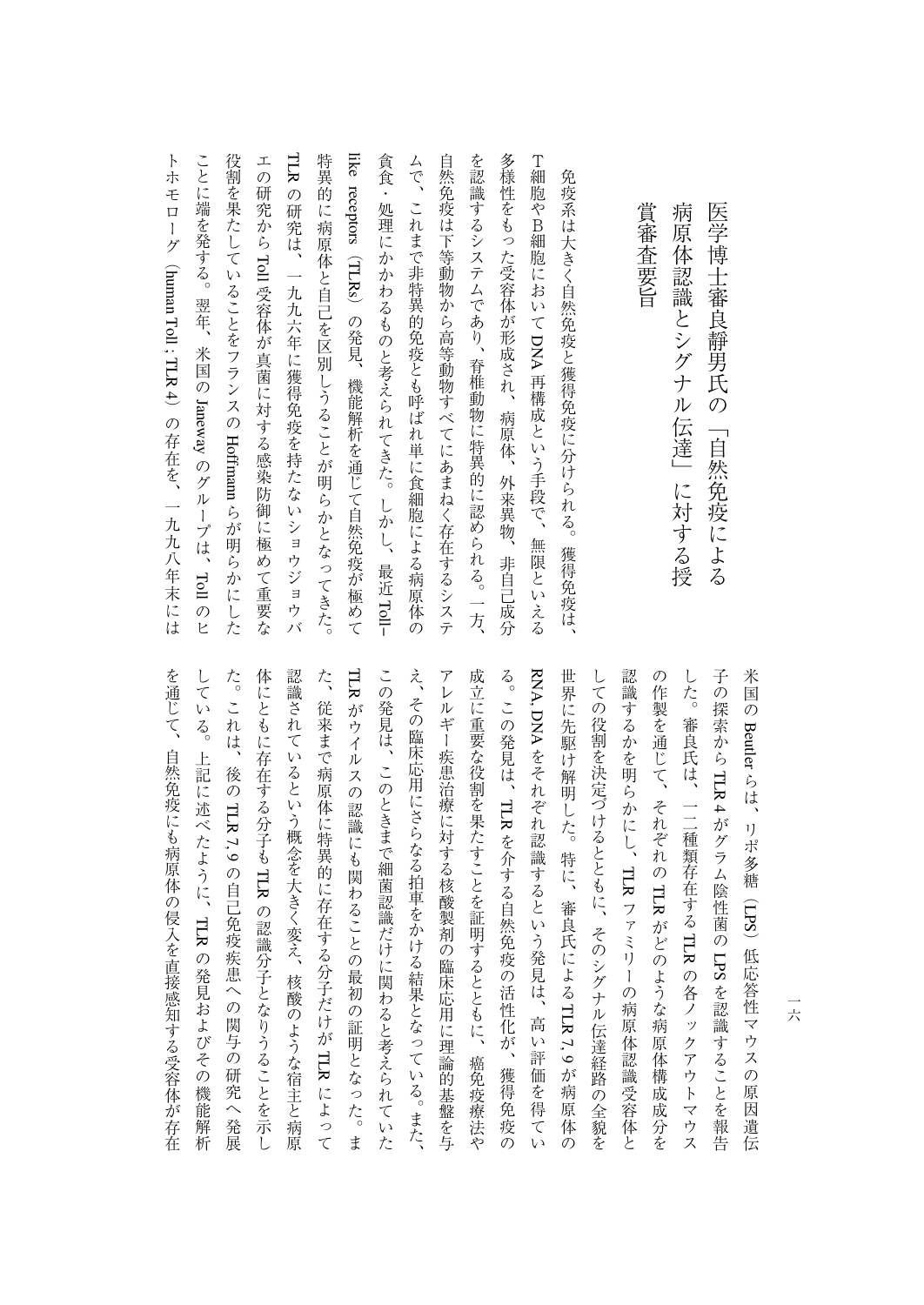TLR に関する研究成果は世界的に極めて高い評価を受けており、キ 学の理論的背景を根底から見直さなければならない状況を作り上げ が強く発現しており、体内に侵入してきた病原体を貪食したのち消 RNA 配列など)を認識した後、侵入してきた病原体に対する生体 フォーラム、米国、フランス、オーストラリアをはじめとする各国 ーストーン・シンポジウム、ゴードン・カンファレンス、ノーベル 際的医学賞であるロベルト・コッホ賞を授与された。彼の一連の 立に多大な貢献をなし、その業績に対して、二〇〇四年にフランス らない状況となっている。審良氏は、上記の自然免疫の重要性の確 ーなどに対する免疫療法に対しても従来の考えを修正しなくてはな た。さらには、種々の免疫疾患の病因・病態解明や、癌やアレルギ 導に必須であるという発見は、従来の獲得免疫系を中心とした免疫 とである。このような TLR が病原体認識とその後の獲得免疫の誘 識が、T細胞やB細胞を中心とする獲得免疫の発動をも誘導するこ 起こされる。さらに、重要なことは、この TLR による病原体の認 化処理する際に、同時に TLR を介して炎症反応や免疫反応が引き る食細胞とよばれるマクロファージ、白血球細胞、樹状細胞に TLR 防御反応が誘導されることが明らかとなった。免疫細胞でもいわゆ しており、 フォーラム、米国、アメリカをはじめとする名同じの人間をはじめとする。 スター・フォーラム スター・フォーラ かいしゅう かいしゅう かいしゅう かいしゅう かいしゅう かいしゅう ーストーン・カンファレンス、コードン・カンファレンス、コードン・カンファレンス、コードン・カンファレンス、コードン・カンファレンス、ノーベルス、ノーベルス、ノーベルス、ノーベルス、ノーベルス、ノーベルス、ノーベルス、ノーベルス、ノーベルス、ノーベルス、ノーベルス、ノーベルス、ノーベルス、ノーベルス、ノーベルス、ノーベルス、ノーベルス、ノーベルス、ノーベルス、ノーベルス、ノーベルス、ノーベルス、ノーベルス、ノーベルス、ノーベルス、ノーベルス、ノ 際的医学賞であるロベルト・コッホ賞を授与された。彼の一連の のJules立に多大な貢献をなし、その業績に対して、二〇〇四年にフランス らない状況となっている。審良氏は、上記の自然免疫の重要性の確 ーなどに対する免疫療法に対しても従来の考えを修正しなくてはな た。さらには、病態解明や、痛い病態解明や、痛い病態解明や、痛い病態解明や、痛い病態解明や、痛い病態解明や、痛い病態解明や、痛い病態解明や、痛い病態解明や、痛い病態解明や、痛い病態解明や、痛い病態解明や 学の理論的言葉を根底から見直さなければならない しゅうしゅう こうしゅう こうしゅう こうしゅう こうしゅう こうしゅう こうしゅう こうしゅう こうしゅう こうしゅう 導に必須であるという発見は、従来の獲得免疫系を中心とした免疫 とである。このような、T細胞の発酵をも満載する<br>アクセスの発動をも満載する<br>アクセスの発動をも満載する 起こされる。さらに、重要なことは、このという こうしょう しょうしょう しょうしょう しゅうしょう しゅうしゅう しゅうしょう しゅうしゅう しゅうしゅう しゅうしゅう しゅうしゅう しゅうしゅう しゅうしゃ かなり、体のようには、体のようになり、体のようには、体のようには、体のようには、体のようには、体のようには、体のようには、体のようには、体のようには、体のようには、体のようには、体のようには、体のよう る食細胞とよばれるマクロファージ、白血球細胞、樹状細胞にかとなった。 しゅうしゅう ことは こうしゅう こうしゅう こうしゅう こうしゅう こうしゅう こうしゅう こうしゅう しており、病原体の病原体の構成があります。 に関する体系の体系の構成を受けており、キャットの体系の構成を受けており、キャットの体系の体系の特徴を受けており、キャットの体系の体系の体系の特徴を受けており、キャットの体系の体系の体系の体系の体系の体 しょう こうしゃ こうしゃ しゅうしゅう しゅうしゅう しゅうしゅうしゅ Hoffmann病原体の構成成分(リポ多糖、 、米国のBruceから、 あるともの (の) はっぽん かいしょう かいしょう かいしょう かいしょう を介して炎症反応や免疫反応が引き Beutler とともに、ドイツ最高の国 リポ蛋白、DNA配列、 には、このような病原体の認証を行うことがある。 配列、

> 界一に輝いた。 された論文のなかで著しく高い被引用回数(上位〇・一%)を持つ 間の掲載論文の引用回数が、二〇〇四年以降、免疫学の分野で世界 際学会等において、これまで多数の特別講演や招待講演を行ってき のトップとなっている。また、二〇〇四から二〇〇五年の間に発表 ている。トムソン・サイエンティフィック社の調査では過去一○年 の国内免疫学会および感染症学会、さらに各種の自然免疫関連の国 界一に輝いた。 論文数(された論文のなかで著しく高い被引用回数(上位〇・一%)を持つ ついている。また、二〇〇五年の間に発表している。また、二〇〇五年の間に発表している。また、二〇〇五年の間に発表している。また、二〇〇五年の間に発表している。また、二〇一四から三〇一つから三〇一つから三 間の掲載論文の引用回数が、二〇〇四年以降、免疫学の分野で世界 ている。トムソン・サイエンティフィック社の調査では、トムソン・サイエンティフィック社の調査では過去します。トムソンは、トムソンは、トムソンは、トムソンは、トムソンは、トムソンは、トムソンは、トムソンは、トムソンは、トムソ 際学会等において、これまで多数の特別講演や招待講演を行ってき の国内免疫学会および感染症学会、さらに各種の自然免疫関連の国 Hot Paper  $\widetilde{\cdot}$  : 一一編)においても自然科学分野全体で世

## 主な著書・論文の目録 **主な著書・論文の目録**

[原著論文] 〔<br>。<br>。

1.

2.

- Adachi, O., Kawai, T., Takeda, K., Matsumoto, M., Tsutsui, H., Sakagami, M., Nakanishi, K., and *Akira, S.* Targeted disruption of the MyD 88 gene resultsi. loss of IL−1−and IL−18−mediated function. **Immunity** 9 : 143−150, 1998
- Sanjo, H., Yoshikawa, K., Terada, N., and Takeda, K., Takeuchi, O., Tsujimura, T., Itami, S., Adachi, O., Kawai,**ب** *Akira, S.* Limb and skin abnormalitiesin. mice lackingIKK−α. **Science** 284 : 313−316, 1999
- Kawai, T., Adachi, O., Ogawa, T., Takeda, K., and *Akira, S.* Unresponsiveness of MyD 88−deficient mice $\overline{5}$  endotoxin. **Immunity** 11 : 115−122, 1999

 $\omega$ 

4.

- Takeda, K., and Hoshino, K., Takeuchi, O., Kawai, T., Sanjo, H., Ogawa, T., Takeda, $\breve{\mathbf{r}}$ *Akira, S.* TLR 4−deficient mice are hyporesponsive to lipopolysaccharide : evidence for TLR4 as the Lps gene product. **J. Immunol**162 : 3749−3752,1999
- <u>়</u> Takeuchi, O., Hoshino, K., Kawai, T., Sanjo, H., Takada, H., Ogawa,**ب**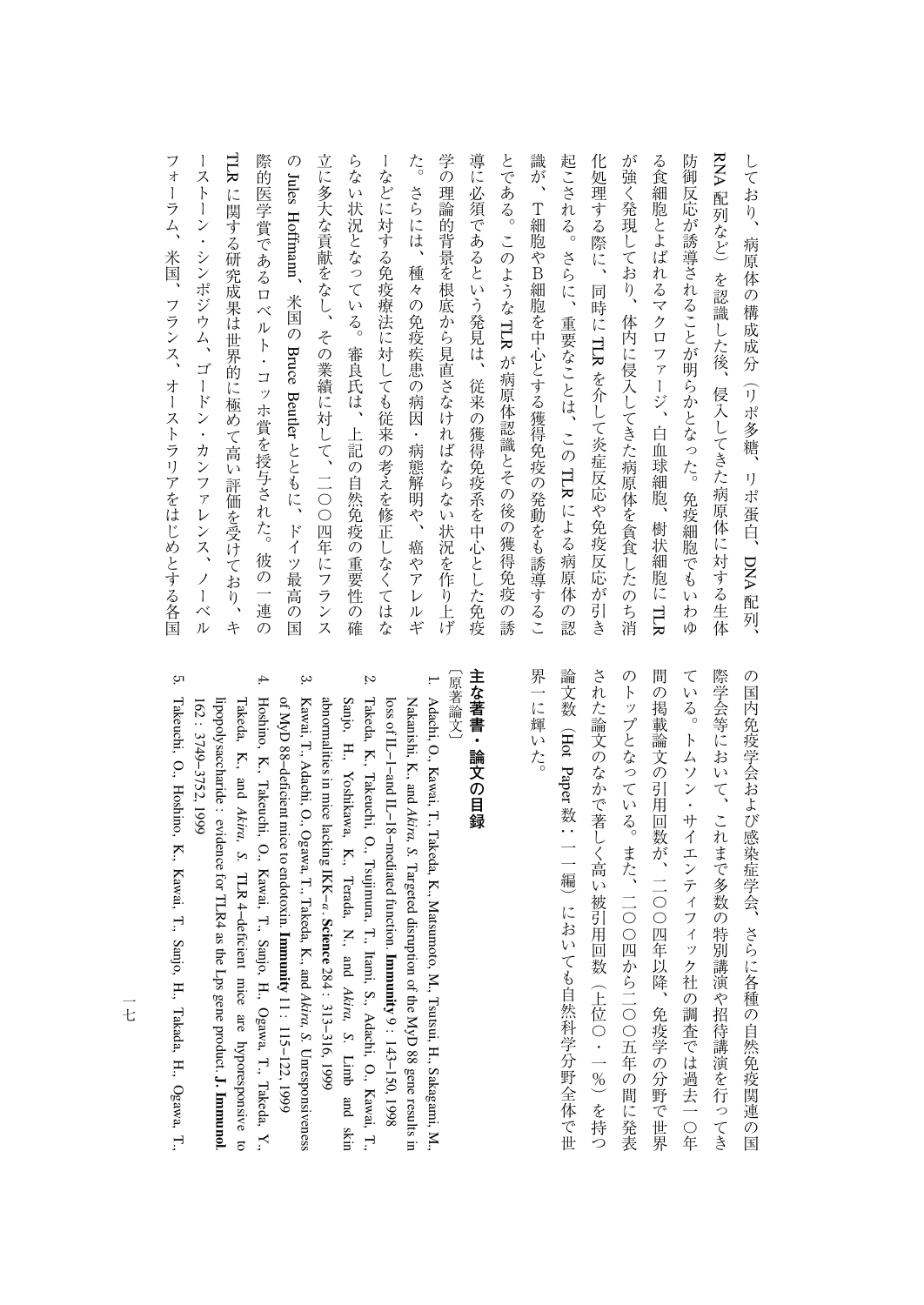Takeda, K., and *Akira, S.* Differential roles $\mathbf{a}$  Toll−like receptor (TLR) 2 and co TLR4in. recognition of Gram−negative and Gram−positive bacterial cell wall mponents. **Immunity** 11 : 443−451, 1999

- 6. Matsum Hemmi, H., Takeuchi, O., Kawai, T., Kaisho, T., Sato, S., Sanjo, H., oto, M., Hoshino, K., Wagner, H., Takeda, K., and *Akira, S.* A Toll− like receptor recognizes bacterial DNA. **Nature** 408 : 740−745, 2000
- $\mathcal{L}$ Horiuchi, T., Tomizawa, H., Takeda, K., and Hemmi, H., Kaisho, T., Takeuchi, O., Sato, S., Sanjo, H., Hoshino, K., *Akira, S.* Small anti−viral compounds activate immune cells via the TLR7−MyD88−dependent signaling pathway. **Nat. Immunol.** 3 : 196−200, 2002
- 8. Hoshino, K., Takeuchi, O., Kobayashi, M., Fujita, T., Takeda, K., and Yamamoto,M., Sato, S., Hemmi, H., Sanjo, H., Uematsu, S., Kaisho,**ب** *Akira, S.* 2 and TLR 4. Essential role for TIRAP in activation of the signalling cascade shared by TLR **Nature** 420 : 324−329, 2002
- 9. Takeuchi, O., Sugiyama, M., Okabe, M., Takeda, K., and Yamamoto,M., Sato, S., Hemmi, H., Hoshino, K., Kaisho, T., Sanjo, H., *Akira, S.* Role of adaptor TRIF in the MyD 88−independent Toll−like receptor signaling pathway. **Science** 301 : 640−643, 2003
- 10. Yamamoto,M., Sato, S., Hemmi, H., Uematsu, S., Hoshino, K., Kaisho,**ب** Takeuchi, O., Takeda, K., and *Akira, S.* TRAM is specifically involvedin. the Toll−like receptor 4−mediated MyD 88−independent signaling pathway. **Nat. Immunol.** 4. 1144−1150,2003
- 11. Yamamoto, N., Yamamoto, S., Muta,**ب**  Takeda, K., and Kaisho, T., Kuwata, H., Takeuchi, O., Takeshige, K., Saitoh, T., Yamaoka, S., Yamamoto,N., Yamazaki, S., Uematsu, S., Sato, S., Hemmi, H., Hoshino, K., *Akira, S.* Regulation ቧ Toll/IL−1−receptor−mediated gene expression $\mathsf{\acute{e}}$  the inducible nuclear protein IkBzeta. **Nature** 430 : 218−222, 2004
- 12. Kawai, T., Sato, S., Ishii, K.J., Coban,<u>ຸດ</u> Hemmi, H., Yamamoto,N., Terai,

K., Matsuda, M., Inoue, J., Uematsu, S., Takeuchi, O., and *Akira, S.* Interferon − α induction through Toll−like receptors involves a direct interaction ofIRF7 with MyD 88 and TRAF6. **Nat. Immunol.** ب<br>. . 1061−1068,2004

- 13. Kato,H., Sato, S., Yoneyama,N., Yamamoto, M., Uematsu. S., Matsui, K., Tsujimura, T., Takeda, K., Fujita,**ب**  Takeuchi, O., and *Akira, S.* Cell type− specific involvement of RIG−I in antiviral response. **Immunity** 23 : 19−28, 2005.
- 14. Kawai, T., Takahashi,K., Sato, S., Coban, C., Kumar, H., Kato, H., Ishii, K.J., Takeuchi, O., and *Akira, S.* IPS−1, an adaptor triggering RIG−I and Mda 5− mediated type I interferon induction. **Nat. Immunol.** 6 : 981−988, 2005
- 15. Ishii, K.J., Coban, C., Kato, K., Takahashi, K., Torii, Y., Takeshita, F., Uematsu, S., Kawai, T., Takeuchi, O., and Ludwig,H., Suter, G., Suzuki, K., Hemmi,H., Sato, S., Yamamoto, M., *Akira, S.* A Toll−like receptor− independent antiviral response induced $\mathsf s$  double−standed B−form DNA. **Nat. Immunol.** 7 : 40−48, 2006
- 16. Kato, H., Takeuchi, O., Sato, S., Yoneyama, M., Yamamoto, M., Matsui, K., Tsujimura, T., Koh, C.S., Reis e Sousa, C., Matsuura, Y., Fujita, $T$ , and Uematsu, S., Jung, A., Kawai,**ب**  Ishii, K.J., Yamaguchi, O., Otsu, K., *Akira, S.* Differential roles of MDA 5 and RIG−I helicasesin. the recognition of RNA viruses. **Nature** 441 : 101−105, 2006
- 17. Uematsu, S., Jang, M.H., Chevrier, N., Guo, Z., Kumagai, Y., Yamamoto, M., T., Ishii, K.J., Takeu Kato, H., Sougawa, N., Matsui, H., Kuwata, H., Hemmi, H., Coban, C., Kawai, chi, O., Miyasaka,N., Takeda, K., and *Akira, S.* Detection (+) lamina propria cells. ቧ pathogenic intestinal bacteria $\mathbf{\hat{z}}$  Toll−like receptor 5 on intestinal CD11c **Nat. Immunol.** 7 : 868−874, 2006

## 【総説】 〔総説〕

1. *Akira, S.,* Takeda, K., and Kaisho, T. Toll−like receptors : criticalproteins